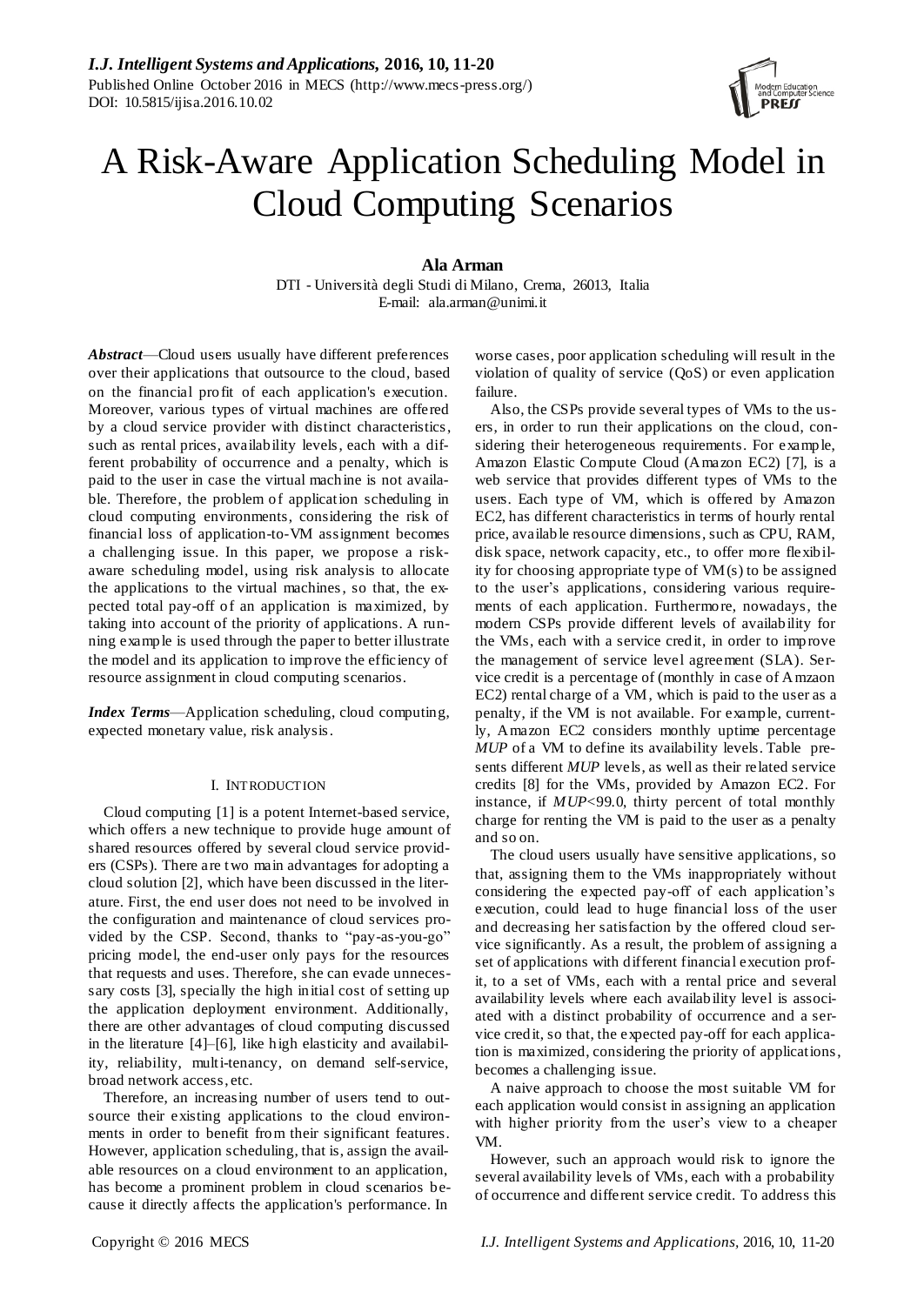issue, in this paper, we propose a risk-aware application scheduling model aimed at decreasing the financial risk of application-to-VM assignment, considering the priority of applications defined by the user. To this purpose, our solution first produces, for each VM, a penalty which is paid to the user in case of SLA violation; Then it calculates the expected benefit of each application if it is assigned to each VM in *V* , considering the priority of applications; finally, it calculates the expected pay-off of each application, adopting a *risk analysis technique* (expected monetary value [9]), if it is assigned to each VM. Finally, we assign each application to a VM that the application has the highest expected pay-off with.

<span id="page-1-0"></span>Table 1. An example for deferent levels for MUP and their service credits

| <i>MUP</i> level                                       | Service<br>Credit |
|--------------------------------------------------------|-------------------|
| Less than 99.95% but equal to or greater<br>than 99.0% | 10%               |
| Less than $99.0\%$                                     | 30%               |

The rest of this paper is as follows. Section II provides some related works that have been reported in this field. Section III briefly discusses about the research background of this paper, including cloud computing, virtualization technology, resource allocation in cloud environments, and risk analysis. Section IV presents our problem. Section V illustrates our solution. Finally, Section IV concludes the paper and discusses about future work.

## II. RELATED WORKS

Previous works related to our proposal devoted to the assignment of a set of applications or tasks to a set of available VMs in a cloud domain, e.g., [10]–[16], that discuss how to assign applications or tasks, considering their different requirements as well as the characteristics of VMs. Most of these approaches fall short of considering the priority of applications, defined by the user. For example, the authors in [14] provide a scheduling strategy, considering multiple SLA parameters, for deploying applications in cloud environments, in order to optimize the performance of applications as well as reducing the possibilities of SLA violations. However, the authors did not consider the priority of applications, defined by the user in their scheduling approach. In addition, [16] offers a SLA-based resource provisioning solution in order to maximize the resource utilization and the profit of provider. The authors define multiple penalty types including a fixed penalty, a proportional penalty, and a delaydependent penalty in SLA. A penalty will incur if the number of SLA violations exceeds a predefined threshold. We see that their solution shares with us the view of considering penalty in SLA for assigning the applications to the VMs. However, contrary to our approach presented in this paper, an application with lower penalty rates has more priority from the CSP's view to be assigned to a

VM. Therefore, again here, the priority of applications is not based on the user's preferences. Moreover, few researches, e.g., [17], [18], have addressed the issues of application or task scheduling in cloud computing scenarios, while a user has different preferences over her applications or tasks. For instance, the authors in [17] propose an algorithm for dynamic allocation of VMs to a set of prioritized tasks based on multiple SLA parameters, such as memory, network bandwidth, and requested CPU time by applying a preemption mechanis m for executing tasks with higher priority. While our proposal and [17] share the idea of applying the priority of applications or tasks to schedule them, [17] does not take into account rental price and different availability levels of VMs, each with a probability of occurrence, and a service credit to schedule the tasks, which is one of the main contributions of this paper. Our approach strives to optimize the application scheduling in cloud computing scenarios by maximizing the expected total pay-off of each application-to-VM assignment, considering the priority of applications, which is according to the financial execution profit of each application.

### III. RESEARCH BACKGROUND

This section briefly discusses some fundamental concepts of cloud computing and virtualization. Also, it describes the issues of resource allocation in cloud environments and the concept of expected monetary value (EMV) in quantitative risk analysis.

# *A. Cloud Computing*

Cloud computing has become one of the most hottest and controversial topics in academic and industrial environments. It relies [19] on the practice of moving computing to the Internet. Intuitively, cloud users [20] outsource their data and applications to the cloud and access them remotely in a simple and pervasive way. In cloud computing environments, everything is offered as a service, that is, XaaS, e.g., SaaS (Software as a Service), PaaS (Platform as a Service), and IaaS (Infrastructure as a Service), which are three main service delivery models defined in cloud scenarios. They form a layered system structure for cloud computing, as presented in Fig.1. The most bottom layer (IaaS), which mostly is used by IT and network architects, is composed of physical and virtualized co mputing, storage, network resources, etc. The examples of IaaS providers are Amazon EC2, VMware [21], etc. The middle layer (PaaS), which is mostly used by application developers and testers, refers to offering platform layer resources, such as operating system support, software development frameworks, etc. The examples of PaaS providers include Google App Engine [22], Amazon SimpleDB [23], etc. The top layer (SaaS), which is used mostly by end-users, provides several types of ondemand cloud-based applications over the Internet. The examples of SaaS providers are Salesforce.com [24], Rackspace [25], etc.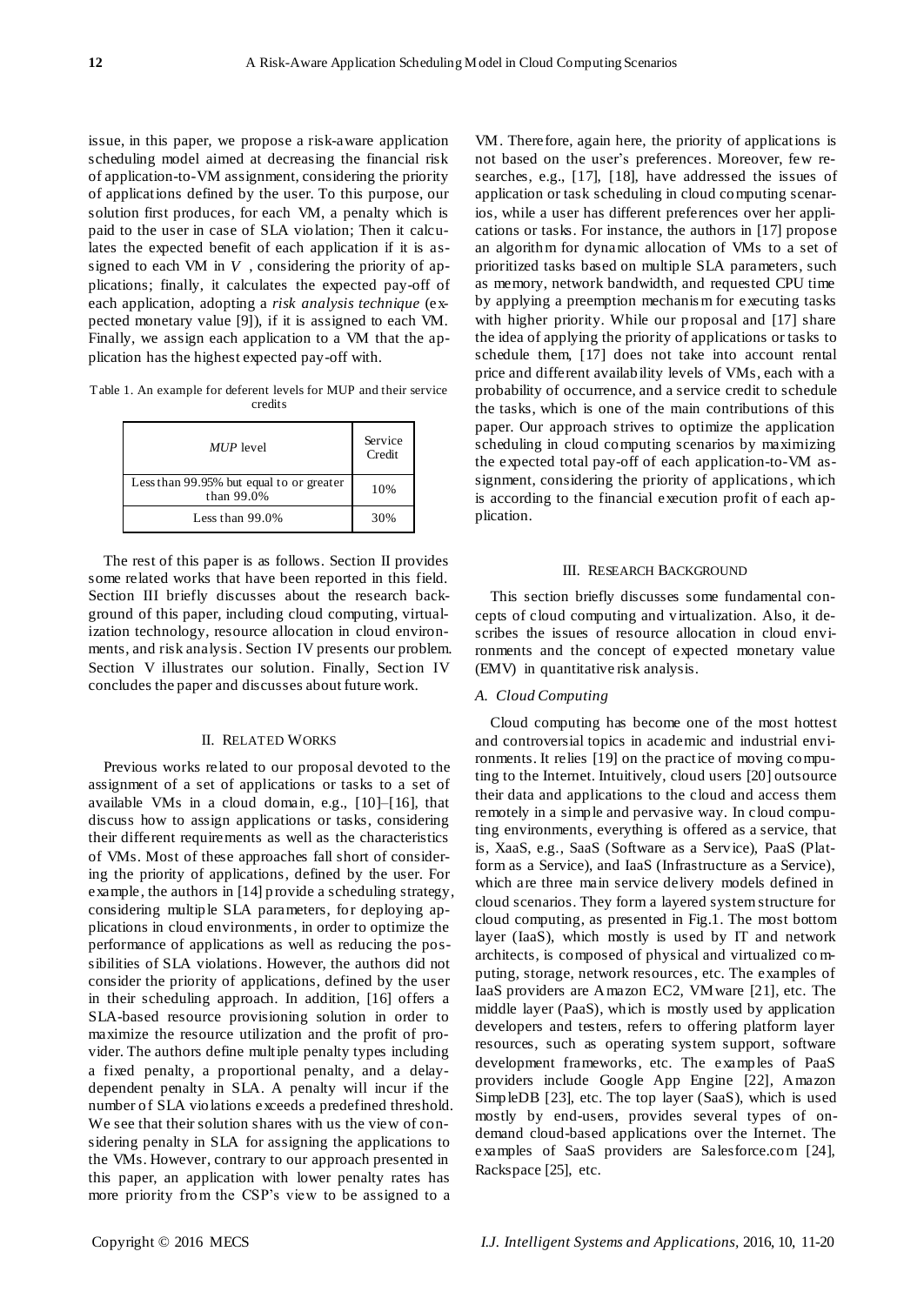

Fig.1. Cloud service delivery models

In cloud computing scenarios, since the demands of cloud user vary significantly during time, it is not possible to meet all of her requirements by the service(s) [26], which are provided by the CSPs. Also, it is essential that cloud users have guarantees from the CSPs [27], on service delivery. Therefore, in order to consider these challenges and requirements, a contract which is called service level agreement (SLA) is signed between a cloud user and a CSP, through a negotiation process. Two main aspects must be considered in a SLA: *1) quality of service (QoS)* [28] requirements, that is, the measurable ability of a CSP to offer network and computation services, such that, the user's expectations from the offered service(s) are fulfilled, such as bandwidth availability, response time, CPU utilization, etc., *2) penalties*, if QoS requirements are not met [29] by a provider. For example, as we discussed already in Section [0,](#page-0-0) Amazon EC2, provides QoS guaranties in multiple availability levels, with respect to the monthly uptime percentage (*MUP*) of a VM. Also, it describes penalties in terms of service credits, which is a percentage of monthly rental charge of a VM.

#### <span id="page-2-0"></span>*B. Virtualization*

Virtualization technology [30][31] is one of the most important key features of cloud computing, which refers to presenting the illusion of running many smaller VMs on a physical machine, each hosting a separate operating system instance. Simply put, each physical machine can run multiple VMs and each VM can be used by a different user, which is considered as one of the most crucial benefits of virtualization. Moreover, it is possible to utilize and assign different partitions of resources on the same physical machine to a VM. Also, since the resource requirements of a user change quickly due to the mobility of users, reallocation of resources is easier using virtualization [32] because virtual devices are software-based and offer a uniform interface through standard abstractions. In addition, leveraging virtualization technology, it is possible to encapsulate workloads and transfer them to idle or unused systems, which causes avoiding or delaying purchasing additional servers by consolidating existing systems. Fig.2, depicts a high level presentation of virtualization concept.



Fig.2. A general schema of virtualization

As can be seen, each VM uses an operating system, that is, the guest OS, which could be different from another VM on the same physical machine. Also, the virtual machine monitor (VMM) is a software layer, which mediates the interactions between a VM and the monitored host that the VM is running on. In other words, VMM masks [33] the complexities of physical machine from the guest execution environment.

# *C. Resource Allocation In Cloud Enviroments*

Thanks to significant features of virtualization technology, which was partially discussed in Section [0,](#page-2-0) the cloud users are able to run several applications, each with different characteristics and requirements on a set of VMs. However, application or task scheduling in a virtualized dynamic environment like cloud is not an easy task. In fact, due to the presence of heterogeneous types of resources in a cloud infrastructure as well as different tasks or applications, with various characteristics and requirements, the allocation of resources to tasks or applications in cloud computing environments is considered as a NPhard [34][35] (non-deterministic polynomial-time hard) problem. Therefore, it is so difficult to find an optimal solution in a polynomial time. The issue of resource allocation in cloud environments have been discussed in the literature, considering its several aspects such as security [36], resource consumption efficiency [15][37], etc. but the majority of previous studies have the limitation of not taking into account of the financial profit of a cloud user by running her tasks or applications on a cloud environment. A cloud user expects to maximize her financial profit, while migrating her applications to a cloud environment. Also, she usually has different preferences over her applications, according to the financial execution profit of each application, that is, an application with higher financial execution profit has higher priority from her view. The scenario gets more complex when in a virtualized data center, different VMs with various rental prices are provided by a CSP, with different availability levels, each with a probability of occurrence and a service credit. As a result, in such context, with high level of uncertainty, the application-to-VM assignment becomes a challenging issue.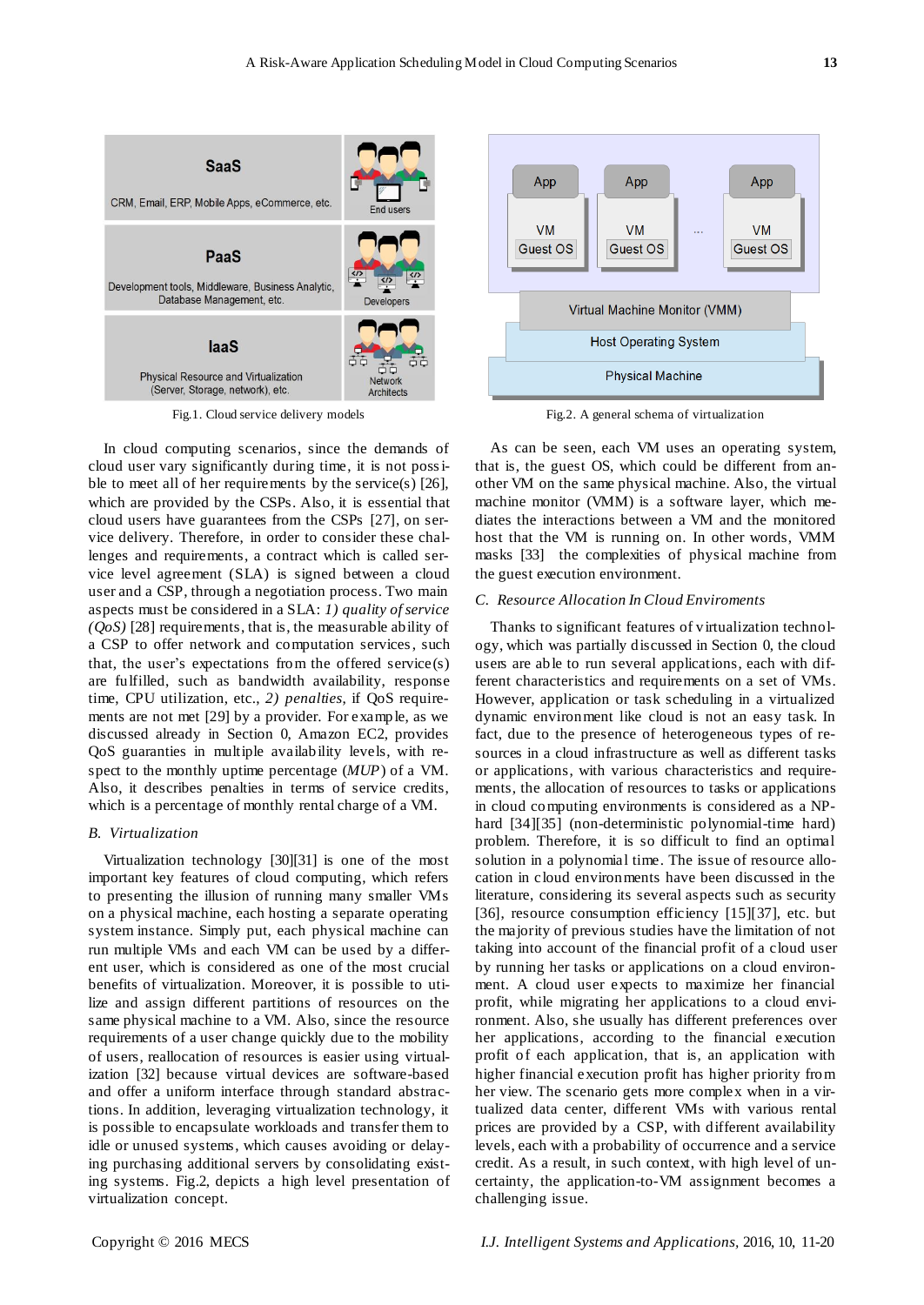In this work, we resolve this issue by using risk analysis techniques. In the next section, in order to be clearer, we will present some basic concepts in quantitative risk analysis, which is one of the main techniques to deal with risk and uncertainty. Also, we will discuss briefly about the expected monetary value (EMV) concept, which we will use later in this paper.

# *D. Risk Analysis*

Risk [38] is an indicator of what could happen to assets of an organization if they are not properly protected. Risk analysis refers to a systematic review for estimating the magnitude of risks, which an organization is exposed. The main reason to perform risk analysis is [39] to support decision making in order to find the right balance between different concerns, such as cost, safety, etc. One of the most important applications of risk analysis is decision making under risk [15], which occurs when a dec ision maker is uncertain about the occurrence of a state of nature (event), but the probability of each state of nature is known. One of the most recommended quantitative tools and techniques for decision making under risk is called expected monetary value (EMV), which calculates the average outcome when the future includes scenarios that may or may not happen [40]. EMV for a course of action  $j$ , is the pay-off  $X_{kj}$  for each combination of

event  $k$  multiplied by, the probability  $Pr_k$  of occurrence of event *k* , summed over all events. It is formally defined as follows:

$$
EMV_j = \sum_{k=1}^{d} \Pr_k X_{kj}.
$$
 (1)

The advantage of using EMV is considering uncertainty, by taking into account of a probability for each event *k* . Also, the problem becomes simpler by reducing the information about a course of action *j* to a scalar value  $\mathit{EMV}_j$  .

#### <span id="page-3-0"></span>IV. PROBLEM DEFINITION

We consider a reference scenario like the one presented Fig.3., which is characterized by a user wishing to migrate to the cloud a set of *n* applications  $A = \{a_1, ..., a_n\}$ . The user defines for each application  $a_i$  a priority according to the hourly execution profit  $\pi$ <sub>*i*</sub> of application  $a$ <sub>*i*</sub>, so that, each application  $a_i$  with higher hourly execution profit  $\pi$ <sub>i</sub> has higher priority from the user's view. Table 2. shows the three applications that we consider in our running example and their related parameters. As can be seen, applications *streamApp, enterpriseApp*, have the priority of first (high), second (medium), and third (low) priority from the user's view, respectively.



Rented VM by the user

#### Fig.3. Reference Scenario

The user needs to assign each application in *A* to a VM in a set  $V = {v_1, ..., v_n}$  of rented VMs by her, which are running on multiple physical machines (PM). Each  $v_j$ <sup> $\text{I}$ </sup> $V$  is then associated with a *characteristic double*  $VC_j = (c_j, L_j)$ , where  $c_j$  is the rental hourly charge of  $v_j$  in US dollar terms.  $L_j$  [1,...,d] is the *HUP level vector* for  $v_j$ , where  $L_j[k]$  represents the  $k - th$  *HUP* level of VM  $v_j$ . We assume that, in each hour,  $HUP$  of each VM  $v_j \in V$  falls in one of *HUP* levels defined in  $L_j$ .

Also, (*j*)  $(j)$  (*j*)  $(j)$  $j' = \{Lev_1^{(j)}, ... , Lev_d^{(j)}\}$  $Lev$  = { $Lev_1$ ,...,  $Lev_d$ } denotes a set of *characteristic quadruples,* where quadruple (*i*)<br>  $Lev_k = (\min_k, \max_k, Pr_k, \Gamma_k)$  is associated with the *HUP* level  $L_j[k]$ . min<sub>k</sub> and max<sub>k</sub> are the minimum and maximum values (in percent) for  $HUP$  level  $L_j[k]$ , respectively.

Table 2. The user's applications

| Application<br>Name | Service Type                     | <b>Hourly Profit</b> | Priority |
|---------------------|----------------------------------|----------------------|----------|
| streamApp           | Music Streaming                  | 4.9                  |          |
| enterpriseApp       | <b>Complex Business</b><br>Logic | 4.5                  |          |
| webApp              | Low Traffic Website              | 21                   |          |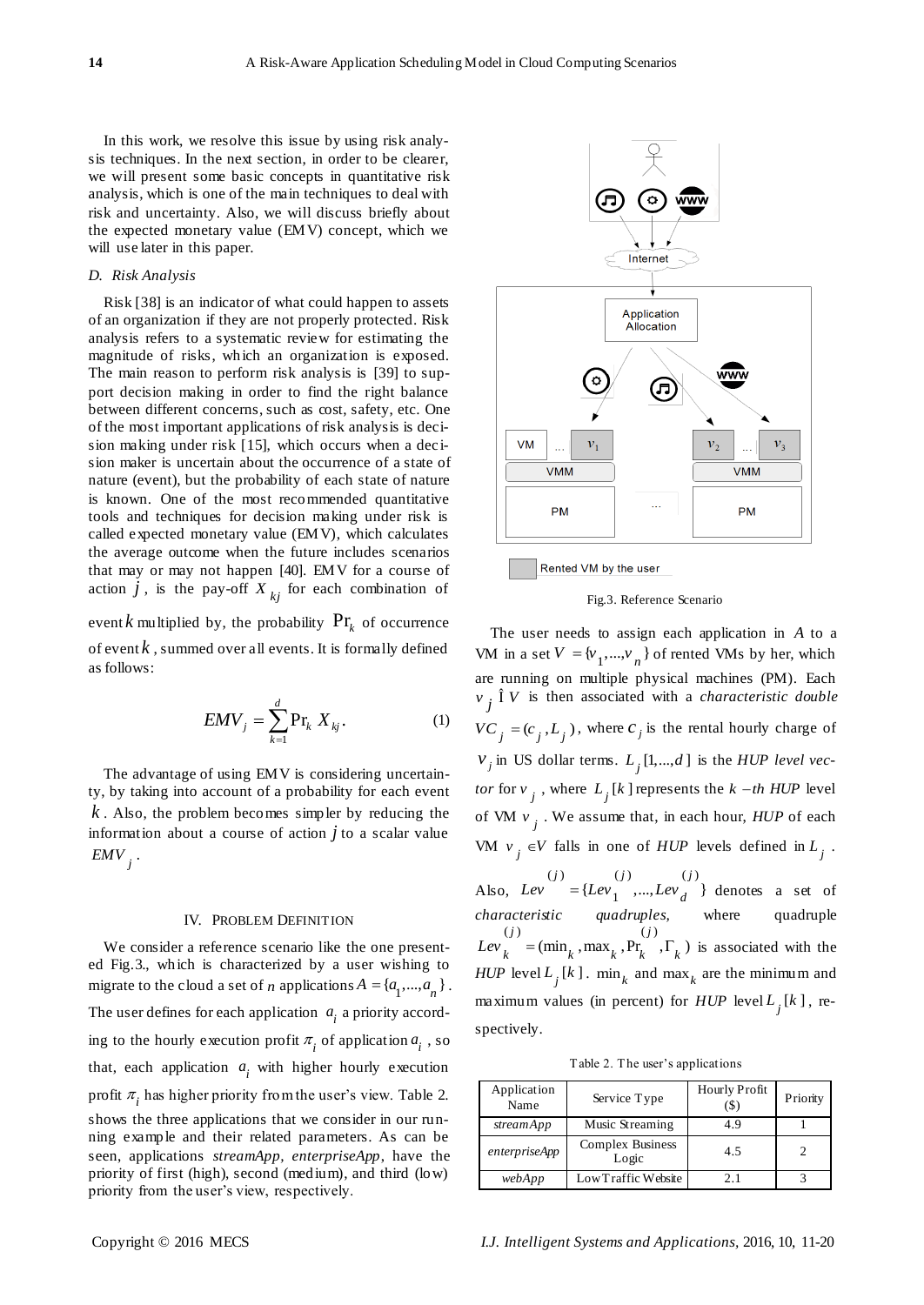Table 3. Rented VMs by the user and their related parameters

| VM Name | Rental Hourly<br>Charge<br>(c) | HUP Level      | min $HUP(%)$ | max $HUP(%)$ | Probability of<br>Occurrence<br>(Pr) | Service Credit<br>$(\Gamma)$ |
|---------|--------------------------------|----------------|--------------|--------------|--------------------------------------|------------------------------|
|         | 0.015                          |                | 99.96        | 100          | 0.997                                | $\mathbf{0}$                 |
|         |                                | 2              | 99           | 99.95        | 0.002                                | 30                           |
| $v_1$   |                                | 3              | 95           | 98.99        | 0.0009                               | 50                           |
|         |                                | 4              | 90           | 94.99        | 0.0001                               | 60                           |
| $v_2$   | 0.004                          |                | 99.96        | 100          | 0.96                                 | $\overline{0}$               |
|         |                                | $\overline{c}$ | 99           | 99.95        | 0.0395                               | 30                           |
|         |                                | 3              | 95           | 98.99        | 0.0004                               | 50                           |
|         |                                | 4              | 90           | 94.99        | 0.0001                               | 60                           |
| $v_3$   | 0.001                          | 1              | 99.96        | 100          | 0.86                                 | $\overline{0}$               |
|         |                                | 2              | 99           | 99.95        | 0.03                                 | 30                           |
|         |                                | 3              | 95           | 98.99        | 0.095                                | 50                           |
|         |                                | 4              | 90           | 94.99        | 0.015                                | 60                           |

related descriptions.

 $(j)$ Pr *j*  $\int_{k}$  and  $\Gamma_k$  are the probability that *HUP* of VM  $v_j$ falls in the *HUP* level  $L_j[k]$  and the service credit of *HUP* level  $L_j[k]$ , respectively. Table 3. shows the set of VMs in our running example. As can be seen there are three VMs, each with a rental hourly charge  $(c_j)$ . Also, each VM has four *HUP* levels  $L_j[k]$ , each with a proba-

bility of occurrence  $(j)$ Pr *j*  $\mathbf{r}_k$  and a service credit  $\Gamma_k$ . Referring to Table 3., for example,  $VC_1 = (0.015, L_1[1,..., 4])$ and  $\frac{1}{\text{Lev}_2}$  $Lev_3^{\prime\prime} = (95,98.99,0.0009,50)$ .

Given a set of applications *A* and a set of VMs *V* , a *characteristic double*  $VC_{j} = (c_{j}, L_{j})$  and a set of *charac* $t$ eristic quadruples  $Lev = \{Lev_1, ..., Lev_n\}$  $j' = \{Lev_1^{(j)}, ... , Lev_d^{(j)}\}$  $Lev$   $(t) = {Lev_1^{(j)},...,Lev_d^{(j)}}$ , for each  $v_j \in V$ , a simple solution would select a cheaper VM for an application with higher priority. However, such a trivial approach may ignore the different availability levels of VMs, each with a different service credit and a probability of occurrence. Therefore, this approach might then be considered not desirable. To prevent such a situation, we propose to adopt a risk-aware approach aimed at choosing a VM  $v_j \in V$  for an application  $a_i \in A$ , which maximizes the expected hourly pay-off  $\pi$ <sub>i</sub> of application *i a* , considering the priority of applications. We consider our solution, as we will see in the next section, as a oneto-one allocation function  $alloc: A \rightarrow V$ , that takes the set *A* of application instances as input and assigns each application  $a_i \in A$  to a VM  $v_j \in V$  as output, so that, application  $a_i$  has the highest expected hourly pay-off, if it is assigned to  $v_j$ , i.e.,  $alloc(a_i) = v_j$ . Therefore,  $v_j$  is an optimal VM for application  $a_i$ . Table 4. shows the

| Notation               | Description                                             |  |  |
|------------------------|---------------------------------------------------------|--|--|
| $\pi$ <sub>i</sub>     | average hourly financial execu-<br>tion profit of $a_i$ |  |  |
| $c_i$                  | rental hourly charge of $v_i$                           |  |  |
| $\min_k$               | minimum value of HUP of a VM<br>in level $k$            |  |  |
| $\max_k$               | maximum value of <i>HUP</i> of a VM<br>in level $k$     |  |  |
| (j)                    | probability that $HUP$ of $v_i$ falls                   |  |  |
| $Pr_{i}$               | in level $l_k$                                          |  |  |
| $\Gamma_k$             | service credit of $HUP$ level $l_k$<br>for each VM      |  |  |
|                        | hourly penalty of $HUP$ level $l_k$                     |  |  |
| $\xi$ <sub>i</sub> [k] | for $v_i$                                               |  |  |
|                        | expected hourly benefit of cur-                         |  |  |
| $b_i[k]$               | rent application $a_i$ in $HUP$ level                   |  |  |
|                        | $l_k$ , if alloc( $a_i$ ) = $v_j$                       |  |  |
|                        | expected hourly pay-off for $a_i$ ,                     |  |  |
| $\theta$ ,[j]          | if $alloc(a_i) = v_j$                                   |  |  |

### V. PROPOSED APPROACH

Our approach to choose a VM in  $V$  for each application in *A* , so that, the expected hourly pay-off of each application is maximized, considering the priority of applications, operates in five steps (See Fig.5.): *1) Sorting* the set *A* ; *2) hourly penalty* calculation of for each VM in  $V$ ; 3) *expected hourly benefit* of each application if it is assigned to each VM in *V* ; *4) expected hourly pay-off*  calculation of each application if it is assigned to each VM in V ; *5) update* the set *V.* In the following, we present out approach in detail.

Table 4. Notations

notations that we will use in this paper together with their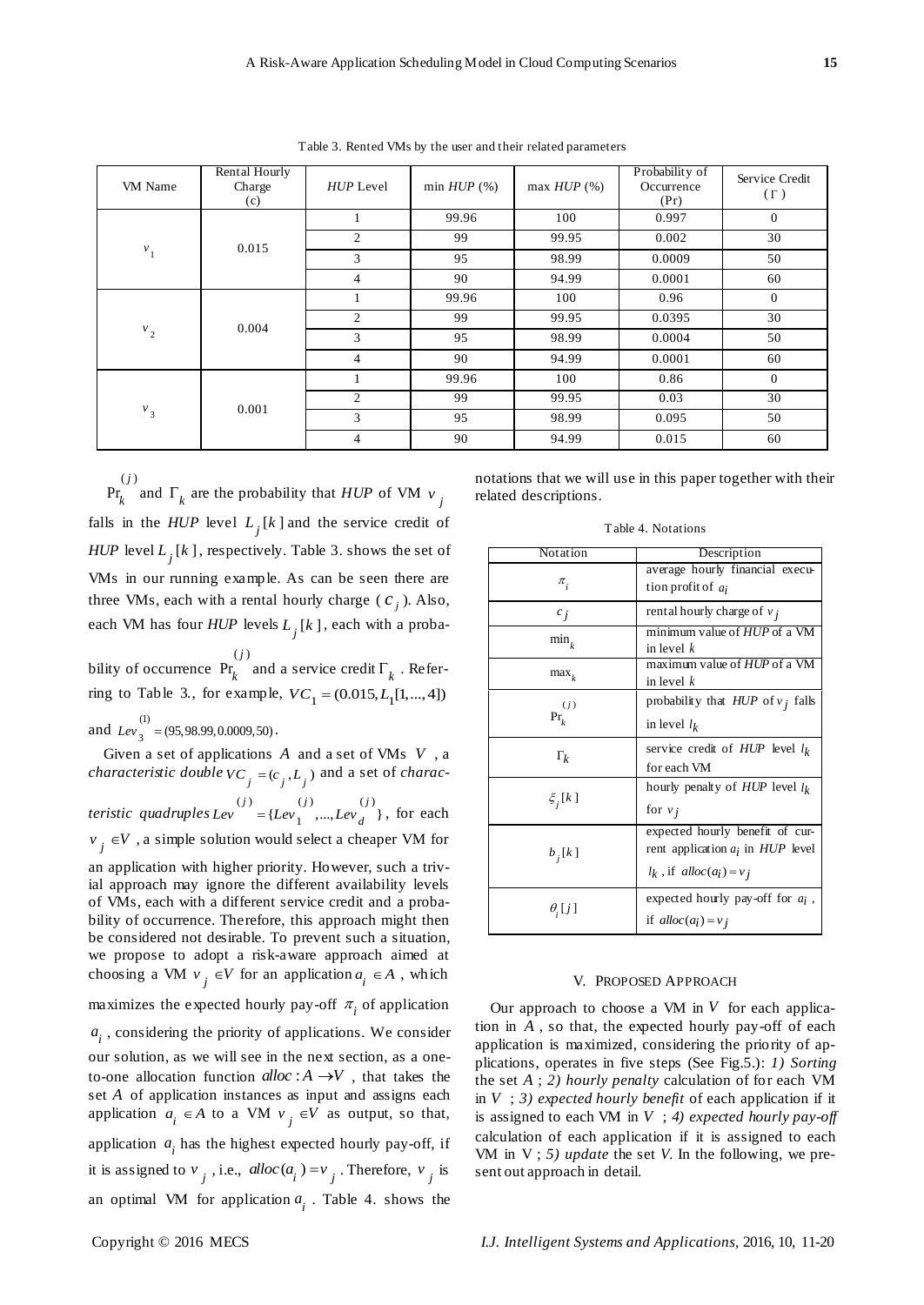# **INPUT**

 $A = \{a_1, ..., a_n\}^{*}$  set of applications\*/ $V = \{v_1, ..., v_n\}$ /\* set of VMs\*/  $VC_1$ ,..., $VC_n$  /\*sets of characteristic doubles\*/ (1) (*n*)<br>*Lev* ,..., *Lev* /\* of characteristic quadruples \*/ **OUTPUT**  $alloc: A \rightarrow V$ **MAIN** 1: Sort *A* based on the priority  $p_i$  of each application in

increasing order. 2: let  $\zeta_j$  be the *hourly penalty* vector of size  $|d|$ 

3: **for**  $j = 1, ..., |n|$ **do** 4: **for**  $k = 1, ..., |d|$  **do** /\* hourly penalty \*/ 5:  $\xi_i[k] := c_i \Gamma_k$ 6: **end for** 7: **end for**

8: **for**  $i = 1, ..., |n|$ **do** 

9: **for each**  $v_j \in V$  **do** 

10: let  $b_j$  be the *expected hourly benefit vector* of size  $|d|$ 

11: **for**  $k = 1,..., |d|$  **do** 

/\*expected hourly benefit\*/  
\n12: 
$$
b_j [k] := (\frac{\min_k + \max_k}{2} \%) \pi_i + \xi_j [k] - c_j
$$
  
\n13:let  $\theta_i$  be the expected hourly pay-off vector of size  
\n $|n|$   
\n/\*expected hourly pay-off\*/  
\n $d$   
\n14:  $\theta_i [j] = \sum_{k=1}^{\infty} \Pr_k b_j [k]$   
\n15: end for  
\n16: *alloc* ( $a_i$ ) =  $v_j$   $\in V$  s.t.  
\n $\exists v_j \in V, v_j \neq v_j : \theta_i [j] > \theta_i [j]$   
\n17: end for  
\n/\*Update the Set  $V$  \*

Fig.5. Algorithmfor risk-aware assignment of the applications to the VMs

**Sorting**. As we discussed earlier, in Section [0,](#page-3-0) in our proposed solution, the application-to-VM assignment is based on the priority of applications, defined by the user.

Therefore, first, we sort the set *A* based on the priority of application  $a_i$  in increasing order (line 1). Therefore, more important applications will be assigned to VMs that are more suitable for them in order to maximize their expected hourly pay-off. Therefore, referring to our running example, if we sort the set *A* based on the priority of applications in increasing order,  $A = {streamApp, enterpriseApp,webApp}.$ 

**Hourly penalty.** Next, we calculate, for each VM  $v_j \in V$ , the hourly penalty, in each  $HUP$  level  $L_j[k]$ . To do this, we build a vector of hourly penalty  $\xi_j$  [1,...,*d*], where  $\xi_j[k] = c_j \Gamma_k$ , is the hourly penalty of VM  $v_j$  in *HUP* level  $L_j[k]$  (lines 2-7). Back to our running example, Table 5. shows the calculation of hourly penalty  $\xi$  of each VM  $v_j \in V$ , in each *HUP* level  $l_k$ . For instance, the hourly penalty of VM  $v_1$  in *HUP* level  $L_1[2]$  is  $\xi_1[2] = c_1\Gamma_2 = 0.30*0.015 = $0.0045$ .

In the remainder of this section, we illustrate in detail, our proposed solution. For simplicity, in the following, we refer our discussion to one application only (*streamApp*), with the note that the process described is executed for all applications in *A* .

**Expected hourly benefit.** For each  $v_j \in V$ , we compute the expected hourly benefit of application  $a_i$  in  $HUP$ level  $l_k$  (lines 8-12). To do this, we build a vector of expected hourly benefit  $b_j$  [1,..., *d*], where  $b_j$  [k] is the expected hourly benefit of application  $a_i$ , in *HUP* level  $L_j[k]$  of  $v_j$ , if alloc( $a_i$ ) =  $v_j$ . It is given by:

$$
b_j[k] := (\frac{\min_k + \max_k}{2} \%)\pi_i + \xi_j[k] - c_j
$$
 (2)

Table 6. depicts the calculation of expected hourly benefit  $b_j$  [k] of application *streamApp* for each  $v_j \in V$ , in each  $HUP$  level  $L_j[k]$ . For example, the expected hourly benefit  $b<sub>1</sub>[2]$  of application *streamApp* in the second  $HUP$  level  $L_1[2]$  of  $v_1$  is equal to cond *HUP* level  $L_1[2]$  of  $v_1$  is e<br>  $b_1[2] = (\frac{99+99.95}{2}\%)4.9+0.0045 - 0.0015 = $4.863$  $=(\frac{99+99.95}{2}\%)(4.9+0.0045-0.0015)=\$4.863$  Note that, while other approaches such as mean, median, etc.

could be used, we consider the midrange of each *HUP* level  $L_j[k]$ , using  $\min_k$  and  $\max_k$ , to calculate  $b_j[k]$ .

**Expected hourly pay-off.** In order to consider the uncertainty in assigning the current application (*streamApp* in our running example) to a VM  $v_j \in V$ , so that, the expected hourly pay-off of current application, that is, *streamApp* in our running example, is maximized, we then propose to adopt a risk analysis technique, that permits to take into account of the probability of occurrence  $\Pr_{l_i}^{(j)}$  $\int_k^{\infty}$  of each *HUP* level  $L_j[k]$  of each VM $v_j \in V$ .

18:  $V := V \setminus \{v_{j'}\}$ 

19: **end for**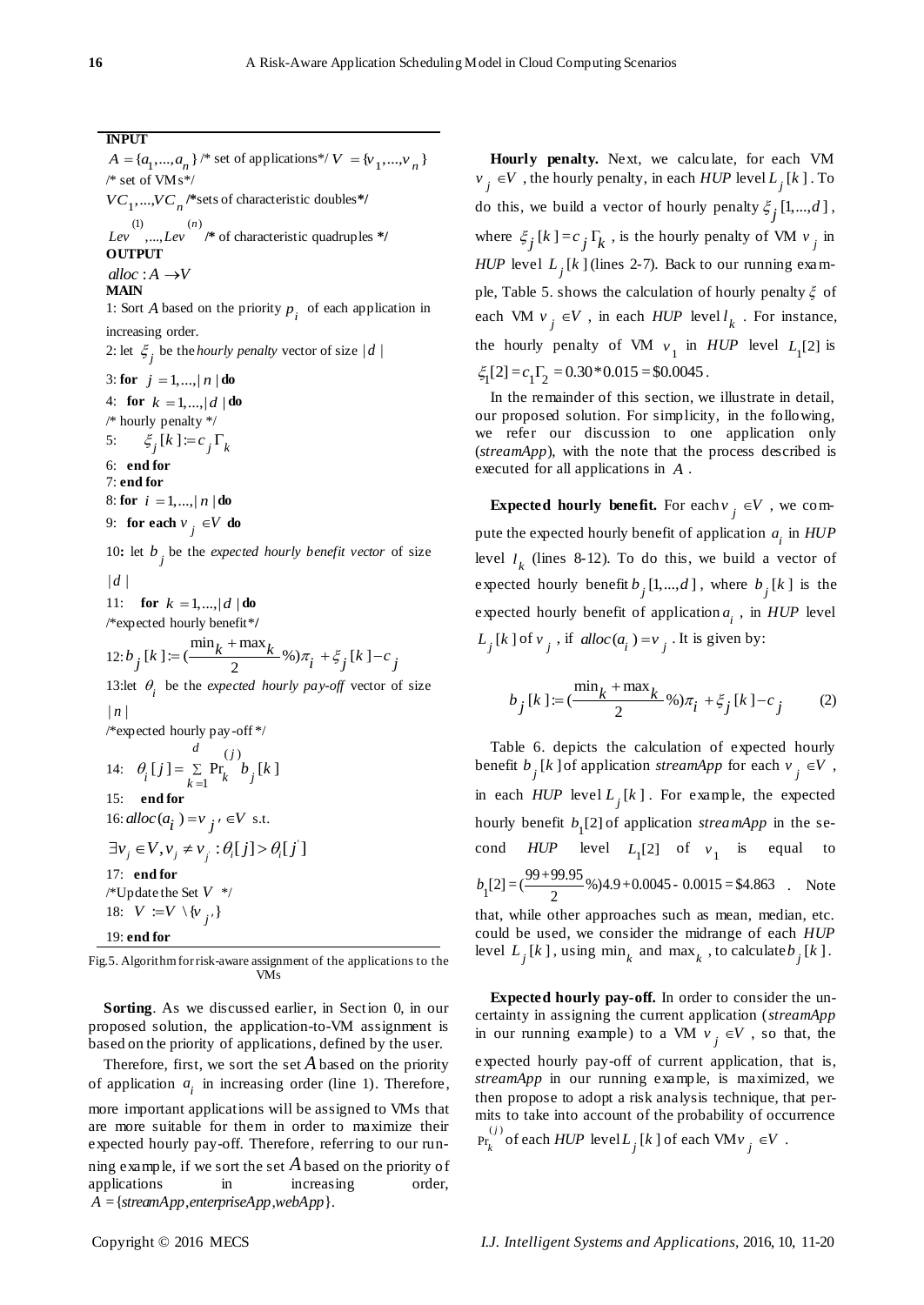| VM Name | Rental Hourly Charge<br>(c) | HUP Level      | Service Credit<br>$(\Gamma)$ | Hourly Penalty<br>$(\xi)$ |
|---------|-----------------------------|----------------|------------------------------|---------------------------|
|         | 0.015                       |                | $\Omega$                     | $\Omega$                  |
|         |                             | $\overline{c}$ | 30                           | 0.0045                    |
| $v_1$   |                             | 3              | 50                           | 0.0075                    |
|         |                             | 4              | 60                           | 0.009                     |
|         | 0.004                       |                | $\Omega$                     | 0                         |
|         |                             | $\overline{c}$ | 30                           | 0.0012                    |
| $v_{2}$ |                             | 3              | 50                           | 0.002                     |
|         |                             | 4              | 60                           | 0.0024                    |
| $v_3$   | 0.001                       |                | $\Omega$                     | $\Omega$                  |
|         |                             | $\overline{2}$ | 30                           | 0.0003                    |
|         |                             | 3              | 50                           | 0.0005                    |
|         |                             |                | 60                           | 0.0006                    |

Table 5. Calculation of hourly penalty for each VM

Table 6. Expected hourly benefit for *streamApp* considering each VM

| VM<br>Name | Rental Hourly Charge<br>(c) | HUP<br>Level   | min HUP<br>(% ) | max HUP<br>(% ) | Hourly penalty<br>$(\xi)$ | <b>Expected Hourly Benefit</b><br>(b)     |
|------------|-----------------------------|----------------|-----------------|-----------------|---------------------------|-------------------------------------------|
| $v_{1}$    | 0.015                       |                | 99.96           | 100             | $\Omega$                  | 4.884                                     |
|            |                             | 2              | 99              | 99.95           | 0.0045                    | 4.863                                     |
|            |                             | 3              | 95              | 98.99           | 0.0075                    | 4.745                                     |
|            |                             | $\overline{4}$ | 90              | 94.99           | 0.009                     | 4.526                                     |
| $v_{2}$    | 0.004                       |                | 99.96           | 100             | $\Omega$                  | 4.895                                     |
|            |                             | $\overline{c}$ | 99              | 99.95           | 0.0012                    | 4.871                                     |
|            |                             | 3              | 95              | 98.99           | 0.002                     | 4.750                                     |
|            |                             | 4              | 90              | 94.99           | 0.0024                    | 4.530<br>4.898<br>4.873<br>4.752<br>4.531 |
| $v_{3}$    |                             |                | 99.96           | 100             | $\Omega$                  |                                           |
|            | 0.001                       | 2              | 99              | 99.95           | 0.0003                    |                                           |
|            |                             | 3              | 95              | 98.99           | 0.0005                    |                                           |
|            |                             | 4              | 90              | 94.99           | 0.0006                    |                                           |

While noting that there are different approaches can be applied (e.g., expected opportunity loss [9]), we consider the expected monetary value (EMV) [9]. Taking into account of the discussion in Section III.D, in our cloud scenario, events correspond to *HUP* levels of VMs. Therefore, we build a vector of expected hourly pay-off  $\theta_{i}$  [1,....,*n*] for application *i a* where  $(j)$  $[j] = \sum_{k=1}^{N} Pr_k^{(j)} b_j[k]$ *d j*  $\theta_i$  [*j* ] =  $\sum_{k=1} P_{k}^{(j)} b_j$  [*k*  $= \sum Pr_i b_i[k]$ , is the expected hourly pay-off of

application  $a_i$ , if  $alloc(a_i) = v_j$  (lines 13-14). Table 7. shows the calculation of expected total hourly pay-off  $\theta_1$ for the application *streamApp*, considering each VM in *V* .

For instance, the expected hourly pay-off of application *streamApp*, if it is assigned to  $v_2$ , is equal to

 $h = \frac{1}{2k}$  Pr  $h = 0.96 * 4.895 + 0.0395 * 4.871 + 0.0004 * 4.750$ <br> $h = \frac{1}{2k}$  Pr  $h = 0.96 * 4.895 + 0.0395 * 4.871 + 0.0004 * 4.750$ 

 $+0.0001*4.530 = $4.893.$ 

Therefore,  $\theta_1 = [4.883, 4.893, 4.877]$ . We assign the current

application  $a_i$  to a VM, which it has the highest expected hourly pay-off with (line16).

Referring to our running example, the current application, *streamApp,* which is the most important application from the user's view, is assigned to  $v_2$ , i.e.,  $alloc (streamApp) = v_2$  because application *streamApp* has the highest expected hourly pay-off, if it is assigned to  $v_2$ , that is,  $\theta_1[2] = $4.893$ . It is interesting to see that the chosen VM is not the cheapest VM in  $V$ . However, considering the different probability of occurrence and hourly penalty for each *HUP* level, the application *streamApp* is assigned to  $v_2$ , using EMV technique.

**Updating.** Finally, since we assume that only one application can be executed on a VM ( $alloc: A \rightarrow V$  function is a one-to-one allocation function), after assigning application  $a_i$  to  $v_j$ , we update the set of VMs V by removing  $v_j$  from  $V$  (line 18). Therefore, considering our running example,  $V = \{v_1, v_3\}$ .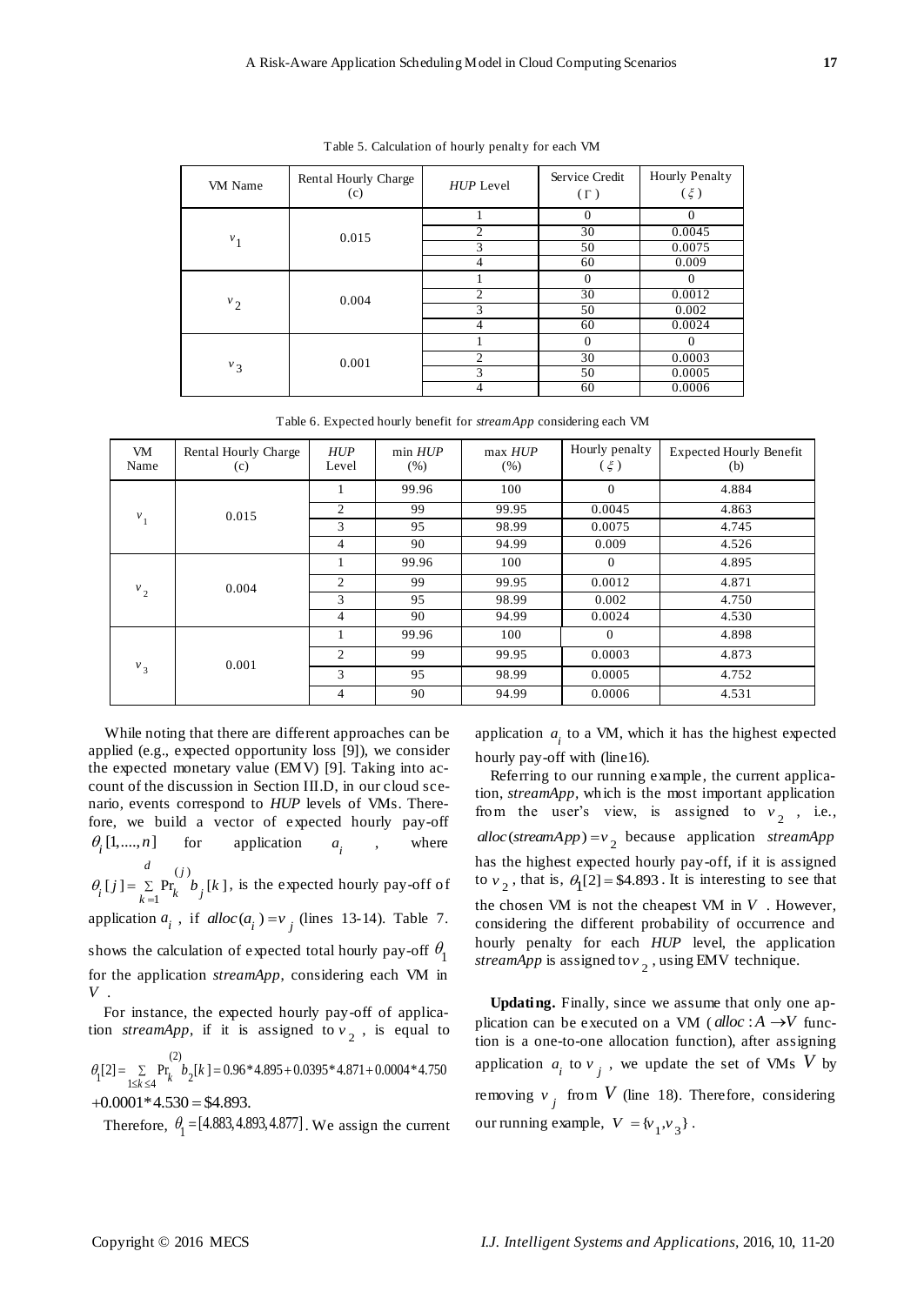| VM Name | $HUP$ Level                 | Probability of Occurrence | <b>Expected Hourly Benefit</b> | Expected hourly pay-off |
|---------|-----------------------------|---------------------------|--------------------------------|-------------------------|
|         |                             | (Pr)                      | (b)                            | $(\theta)$              |
|         |                             |                           |                                |                         |
|         |                             | 0.997                     | 4.884                          |                         |
| $v_1$   | 2                           | 0.002                     | 4.863                          |                         |
|         | 3                           | 0.0009                    | 4.745                          | 4.883                   |
|         | 4                           | 0.0001                    | 4.526                          |                         |
|         |                             | 0.96                      | 4.895                          |                         |
|         | 2                           | 0.0395                    | 4.871                          |                         |
| $v_{2}$ | 3                           | 0.0004                    | 4.750                          | 4.893                   |
|         | 4                           | 0.0001                    | 4.530                          |                         |
| $v_3$   |                             | 0.86                      | 4.898                          |                         |
|         | $\mathcal{D}_{\mathcal{L}}$ | 0.03                      | 4.873                          |                         |
|         | 3                           | 0.095                     | 4.752                          | 4.877                   |
|         | 4                           | 0.015                     | 4.531                          |                         |

Table 7. Expected hourly pay-off for *streamApp* considering each VM

Fig.4, shows a decision analysis tree for the selection of a VM for application *streamApp* with maximum expected hourly pay-off. As can be seen, the decision tree is composed of three nodes that represent the VMs in *V* . For each VM, there are four leaf nodes, which each of them illustrates the expected hourly benefit  $b_j[k]$  of

*streamApp* for  $HUP$  level  $L_j[k]$ . If we continue to assign applications in  $A$  to VMs in  $V$ , according to our proposed approach, alloc (enterpriseApp) =  $v_1$ and  $alloc (webApp) = v_3$ .



Fig.4. Decision tree to find an optimal VM for *StreamApp*

## VI. CONCLUSIONS AND FUTURE WORK

The paper presented a model for financial risk-aware application scheduling in cloud computing scenarios using risk analysis. We were interested in assigning the applications to the VMs, so that, the expected total payoff for each application is maximized, considering the priority of applications, defined by the user. The proposed solution satisfies this requirement by considering several availability levels for a VM, each with a probability of occurrence and a service credit as a penalty rate.

In the proposed approach, we did not consider the risk attitude of a user [41] in assigning the applications to the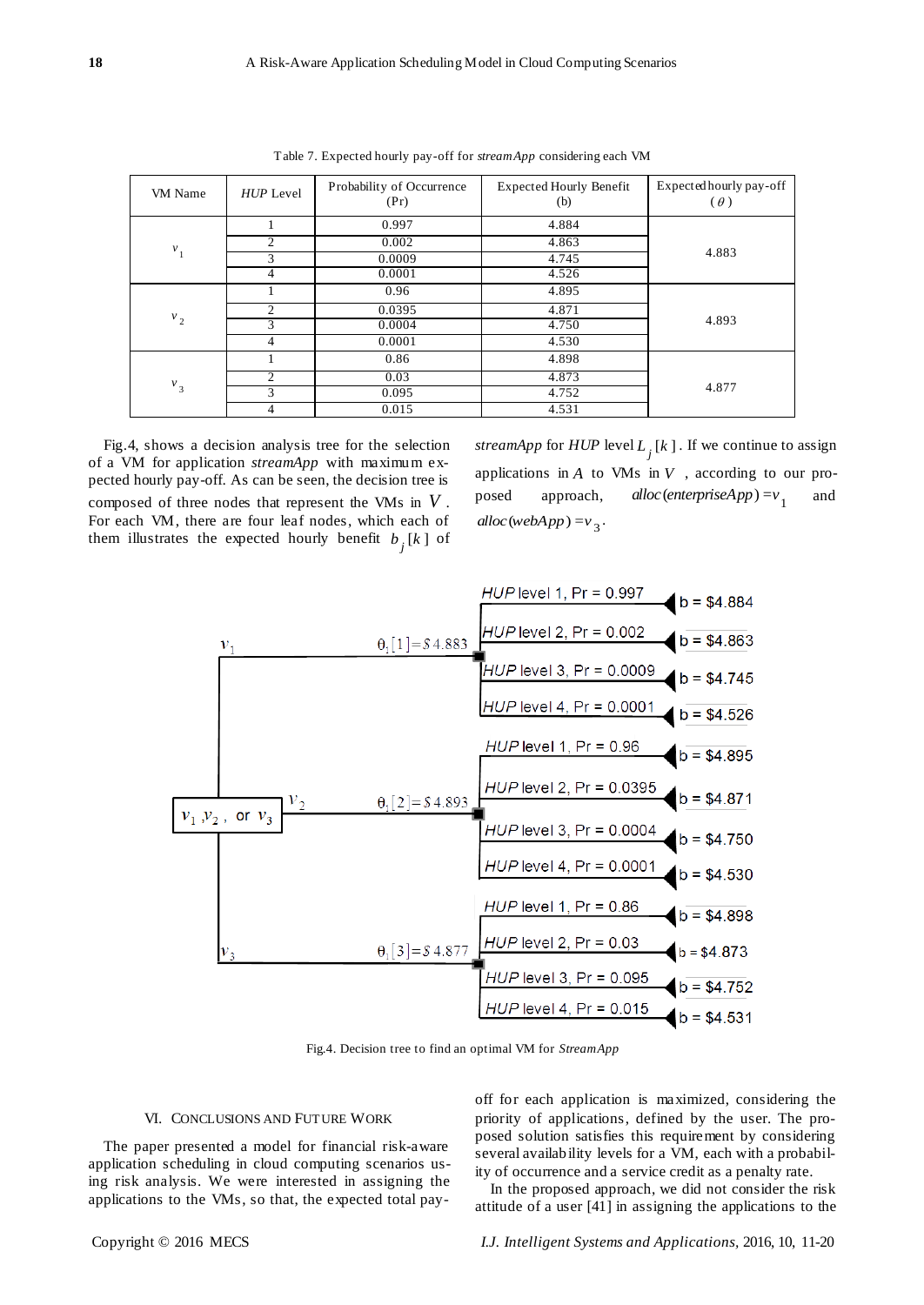VMs, including *1) risk aversion*, e.g., if the applications of user are real time applications that cannot tolerate unavailability; *2) risk seeking*, e.g., if the applications of user are time invariant, like offline downloading, which can be performed even with risk loss during the transaction; *3) risk neutral*, e.g., if the applications of user can tolerate the risk of delay for a certain time period. As a future work, we will focus on the estimation of risk in application-to-VM assignment in cloud computing scenarios, using risk analysis by segregating users into different categories based on their risk behavior.

#### **REFERENCES**

- [1] M. Y. Saeed and M. N. A. Khan, "Data Protection Techniques for Building Trust in Cloud Computing," *Int. J. Mod. Educ. Comput. Sci.*, vol. 7, no. 8, p. 38, 2015, "doi:10.5815/ijmecs.2015.08.05".
- [2] A. Arman, A. Al-Shishtawy, and V. Vlassov, "Elasticity Controller for Cloud-Based Key-Value Stores.," Parallel *Distrib. Syst. Int. Conf.*, pp. 268–275, 2012, "doi:10.1109/ICPADS.2012.45".
- [3] A. Zia and M. N. A. Khan, "A Scheme to Reduce Response Time in Cloud Computing Environment," *Int. J. Mod. Educ. Comput. Sci.*, vol. 5, no. 6, p. 56, 2013, "doi:10.5815/ijmecs.2013.06".
- [4] S. Rajan and A. Jairath, "Cloud computing: The Fifth Generation of Computing," in *Communication Systems and Network Technologies (CSNT), 2011 International Conference on*, 2011, pp. 665–667, "doi: 10.1109/CSNT.2011.143".
- [5] P. Mell and T. Grance, "The NIST Definition of Cloud Computing,‖ 2011, "doi: 10.6028/NIST.SP.800-145".
- [6] S. Lee and K.-K. Seo, "A Hybrid Multi-criteria Decisionmaking Model for a Cloud Service Selection Problem Using BSC, Fuzzy Delphi Method and Fuzzy AHP," *Wirel. Pers. Commun.*, vol. 86, no. 1, pp. 57–75, 2016, "doi: 10.1007/s11277-015-2976-z".
- [7] "Amazon Elastic Compute Cloud (Amazon EC2)." [Online]. Available: http://aws.amazon.com/ec2/. [Accessed: 11-Feb-2016].
- [8] "Amazon EC2 Service Level Agreement." [Online]. Available:https://aws.amazon.com/ec2/sla/. [Accessed: 11-Feb-2016].
- [9] D. M. Levine, M. L. Berenson, D. Stephan, and others, *Statistics for managers using Microsoft Excel*, vol. 660. Prentice Hall Upper Saddle River, NJ, 1999.
- [10] X. Tang, K. Li, M. Qiu, and E. H.-M. Sha, "A Hierarchical Reliability-Driven Scheduling Algorithm in Grid Systems," *J. Parallel Distrib. Comput.*, vol. 72, no. 4, pp. 525–535, 2012, "doi: 10.1016/j.jpdc.2011.12.004".
- [11] H. N. Van, F. D. Tran, and J.-M. Menaud, "Performance and Power Management for Cloud Infrastructures," in *Cloud Computing (CLOUD), 2010 IEEE 3rd International Conference on*, 2010, pp. 329–336, "doi: 10.1109/CLOUD.2010.25".
- [12] S. Zhang, B. Wang, B. Zhao, and J. Tao, "An Energy -Aware Task Scheduling Algorithm for a Heterogeneous Data Center," in 2013 12th IEEE International *Conference on Trust, Security and Privacy in Computing and Communications*, 2013, pp. 1471–1477, "doi: 10.1109/TrustCom.2013.178".
- [13] M. Sun, T. Zang, X. Xu, and R. Wang, "Consumer-Centered Cloud Services Selection Using AHP," in 2013 *International Conference on Service Sciences (ICSS)*, 2013, pp. 1–6, "doi: 10.1109/ICSS.2013.26 ".
- [14] V. C. Emeakaroha, I. Brandic, M. Maurer, and I. Breskovic, "SLA-Aware Application Deployment and Resource Allocation in Clouds," in *Computer Software and Applications Conference Workshops (COMPSACW), 2011 IEEE 35th Annual*, 2011, pp. 298–303, "doi: 10.1109/COMPSACW.2011.97".
- [15] K. Black, *Business statistics: for contemporary decision making*. John Wiley & Sons, 2011.
- [16] S. K. Garg, S. K. Gopalaiyengar, and R. Buyya, "SLA-Based Resource Provisioning for Heterogeneous Workloads in a Virtualized Cloud Datacenter," in *Algorithms and Architectures for Parallel Processing*, Springer, 2011, pp. 371–384, "doi: 10.1007/978-3-642- 24650-0\_32".
- [17] C. S. Pawar and R. B. Wagh, "Priority based dynamic resource allocation in Cloud computing with modified waiting queue," in *Intelligent* Systems and Signal *Processing (ISSP), 2013 International Conference on*, 2013, pp. 311–316, "doi: 10.1109/ISSP.2013.6526925 ".
- [18] D. C. Devi and V. R. Uthariaraj, "Load Balancing in Cloud Computing Environment Using Improved Weighted Round Robin Algorithm for Nonpreemptive Dependent Tasks," *Sci. World J.*, vol. 2016, 2016, "doi: 10.1155/2016/3896065".
- [19] R. Buyya, S. Pandey, and C. Vecchiola, "Cloudbus Toolkit for Market-oriented Cloud Computing," in *Cloud Computing*, Springer, 2009, pp. 24–44, "doi: 10.1007/978- 3-642-10665-1\_4".
- [20] L. Wang, G. Von Laszewski, A. Younge, X. He, M. Kunze, J. Tao, and C. Fu, "Cloud computing: A Perspective Study," *New Gener. Comput.*, vol. 28, no. 2, pp. 137–146, 2010, "doi: 10.1007/s00354-008-0081-5".
- [21] "VMware Infrastructure as a Service." [Online]. Available:https://www.vmware.com/support/services/iaasproduction. [Accessed: 25-May-2016].
- [22] "Google App Engine Documentation." [Online]. Available:https://www.vmware.com/support/services/iaasproduction. [Accessed: 25-May-2016].
- [23] "Amazon SimpleDB." [Online]. Available: https://aws.amazon.com/simpledb/. [Accessed: 25-May-2016].
- [24] "Salesforce.com." [Online]. Available: http://salesforce.com/. [Accessed: 25-May-2016].
- [25] "Rackspace." [Online]. Available: https://www.rackspace.com/cloud. [Accessed: 25-May-2016].
- [26] P. Patel, A. H. Ranabahu, and A. P. Sheth, "Service level agreement in cloud computing," 2009.
- [27] Y. Wang, S. Chen, and M. Pedram, "Service Level Agreement-Based Joint Application Environment Assignment and Resource Allocation in Cloud Computing Systems,‖ in *Green Technologies Conference, 2013 IEEE*, 2013, pp. 167–174, "doi: 10.1109/GreenTech.2013.33".
- [28] K. Bernsmed, M. G. Jaatun, P. H. Meland, and A. Undheim, "Security SLAs for Federated Cloud Services," in *Availability, Reliability and Security (ARES), 2011 Sixth International Conference on*, 2011, pp. 202–209, "doi: 10.1109/ARES.2011.34".
- [29] A. V. Dastjerdi, S. G. H. Tabatabaei, and R. Buyya, "A dependency-aware Ontology-based Approach for Deploying Service Level Agreement Monitoring Services in Cloud," Softw. Pract. Exp., vol. 42, no. 4, pp. 501-518, 2012, "doi: 10.1002/spe.1104".
- [30] P. Barham, B. Dragovic, K. Fraser, S. Hand, T. Harris, A. Ho, R. Neugebauer, I. Pratt, and A. Warfield, "Xen and the Art of Virtualization," ACM SIGOPS Oper. Syst. Rev., vol. 37, no. 5, pp. 164–177, 2003,